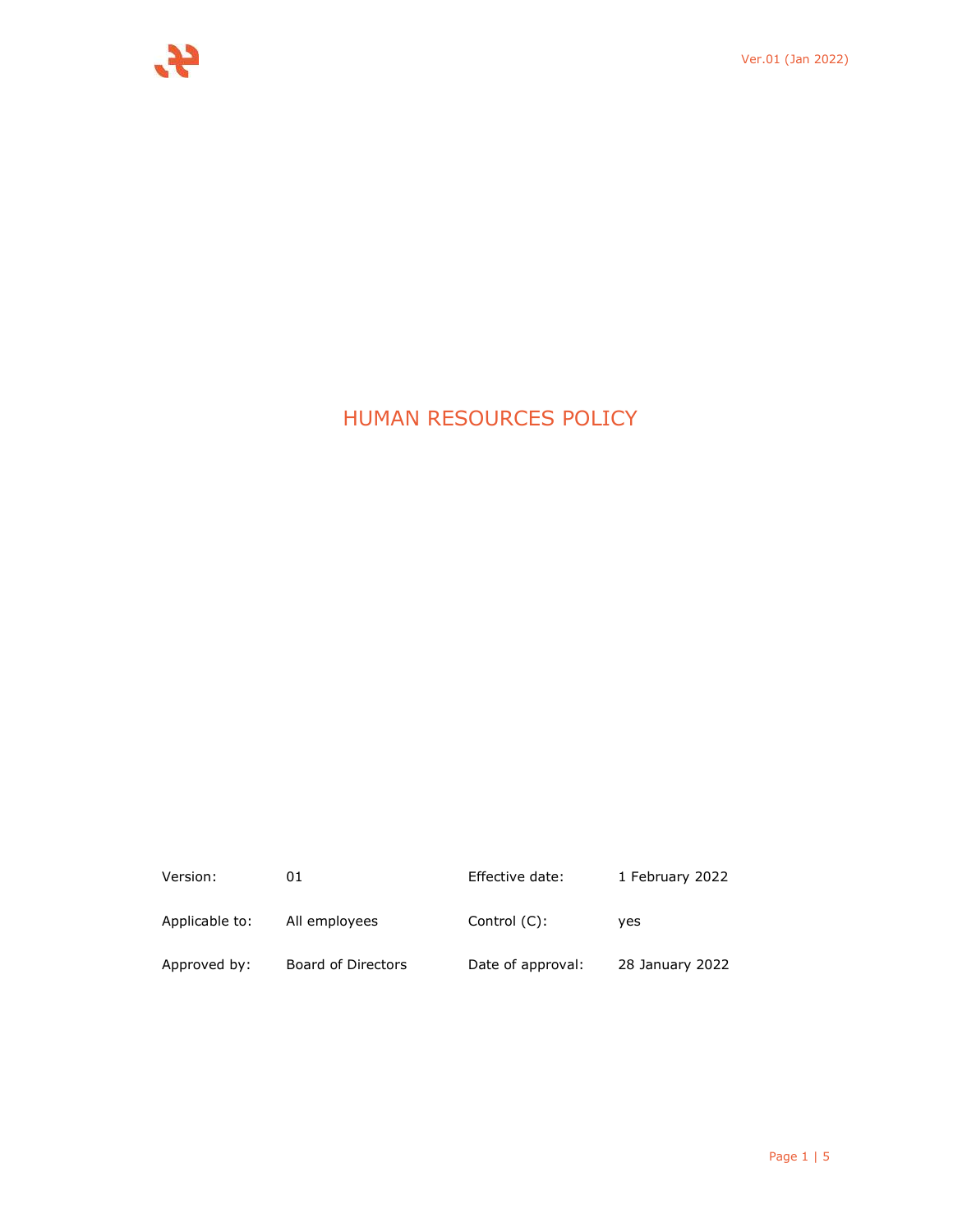## **Introduction and Purpose**

Elementum Energy Group ("**Elementum**" or "**Company**" or "**we**") commits to powering a transition to a carbon-free society with affordable, reliable, sustainable and modern energy. We also commit to ensuring that our environmental, societal, economic and governance decisions benefit future generations.

Our green commitments are at the heart of everything we do, which is why we hire and retain employees who genuinely embrace them. Consistent with our purpose to improve the lives of this and future generations, we are equally committed to improving the lives of our employees.

Our human resources policy (the "**Policy**") is designed to create a culture in which all our employees feel valued, respected, empowered and inspired to achieve their professional and organisational goals.

The purpose of this Policy is to set out the core principles that we define as crucial in day-to-day activity for ensuring the best working conditions and career opportunities, resolving workplace conflicts and handling complaints.

To ensure fair, equitable and transparent practices, all principles of equal opportunity and antidiscrimination will apply to all procedures underpinned by this Policy.

## **Scope**

This Policy applies to all Elementum employees, regardless of their department and the position they hold.

Where Elementum participates in existing joint ventures as a non-controlling shareholder, Elementum will make the other shareholder(s) specifically aware of the significance of this Policy to Elementum and encourage such shareholder(s) to implement this Policy or one of a similar standard in the joint venture.

For new minority joint venture cooperation under consideration, Elementum will strive to commit the other shareholder(s) to adopt this Policy or one of a similar standard for the joint venture. Elementum may develop a number of procedures and instructions to implement and enforce the obligations undertaken in this Policy and bring it in line with the applicable law.

## **Policy Statements**

## 1. EMPLOYMENT AND WORKING CONDITIONS

Elementum is committed to treating all employees respectfully, fairly and equitably.

Elementum believes that fair wages, decent, safe, transparent and predictable working conditions, work-life balance, non-discrimination and protection from harassment and violence at work are core elements of a fruitful employment.

## 2. NON-DISCRIMINATION

Elementum is committed to fostering a climate of diversity and inclusiveness that values, celebrates and leverages differences.

Elementum does not tolerate any form of discrimination against our employees based on race, colour, gender, language, religion, political or other opinion, national or social origin, association with a national minority, property, birth or other status, union affiliation, sexual orientation, age, disability, or other distinguishing characteristics.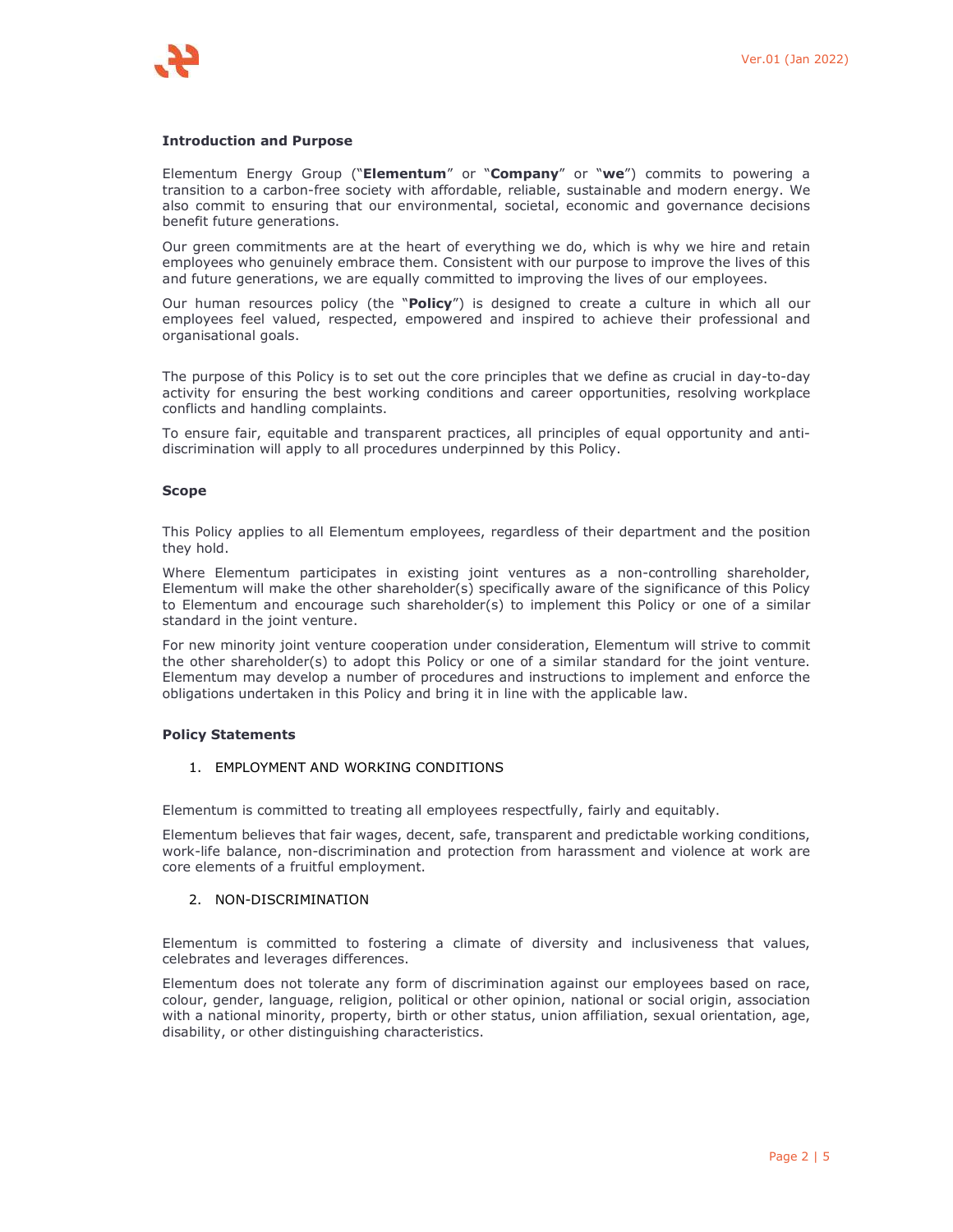

# 3. FORCED LABOUR

Elementum does not tolerate any form of forced labour including bonded labour, indentured labour and slave labour, or human trafficking.

All work is voluntary, and employees are free to terminate their employment at any time without penalty by giving a prior notice in line with applicable law.

# 4. CHILD LABOUR

Elementum does not tolerate the hiring of children under any circumstances. The minimum age for full-time employment is 18 years.

Elementum will take appropriate measures to ensure the Company does not use child labour, and no contractor or domestic worker with whom a contract has been concluded is under the age of 18.

# 5. FREEDOM OF ASSOCIATION AND COLLECTIVE BARGAINING

Elementum respects employees' rights to form, join or not join a labour union or other organisation of their choice and bargain collectively in support of their mutual interests without fear of punitive actions such as intimidation, harassment or termination of employment.

# 6. HARASSMENT

Elementum protects employees from any acts of physical, verbal, sexual or psychological harassment, bullying, abuse or threats at the workplace by either their fellow employees or managers.

# 7. HEALTH, SAFETY AND WELLBEING

Elementum believes that human life has intrinsic value and that the safety, health and well-being of our employees is an inviolable principle of our company.

Elementum promotes a proactive health and safety approach, encouraging all employees to follow appropriate policies and procedures, take responsibility for their own actions and not put themselves or others at risk, identify hazards, eliminate or mitigate the risk of harm whenever possible.

# 8. RECRUITMENT AND ONBOARDING

Elementum aims to attract, recruit and retain the most talented candidates for the job based on merit.

Elementum treats all candidates fairly and equitably, with respect and courtesy, aiming to ensure that the experience is positive, irrespective of the outcome.

Elementum gives employees the exclusive opportunity to apply for vacant positions to provide development opportunities and career progression at the Company.

Elementum performs new-hire onboarding to help new employees settle into their role, team and company and promote a sense of belonging, loyalty and excitement.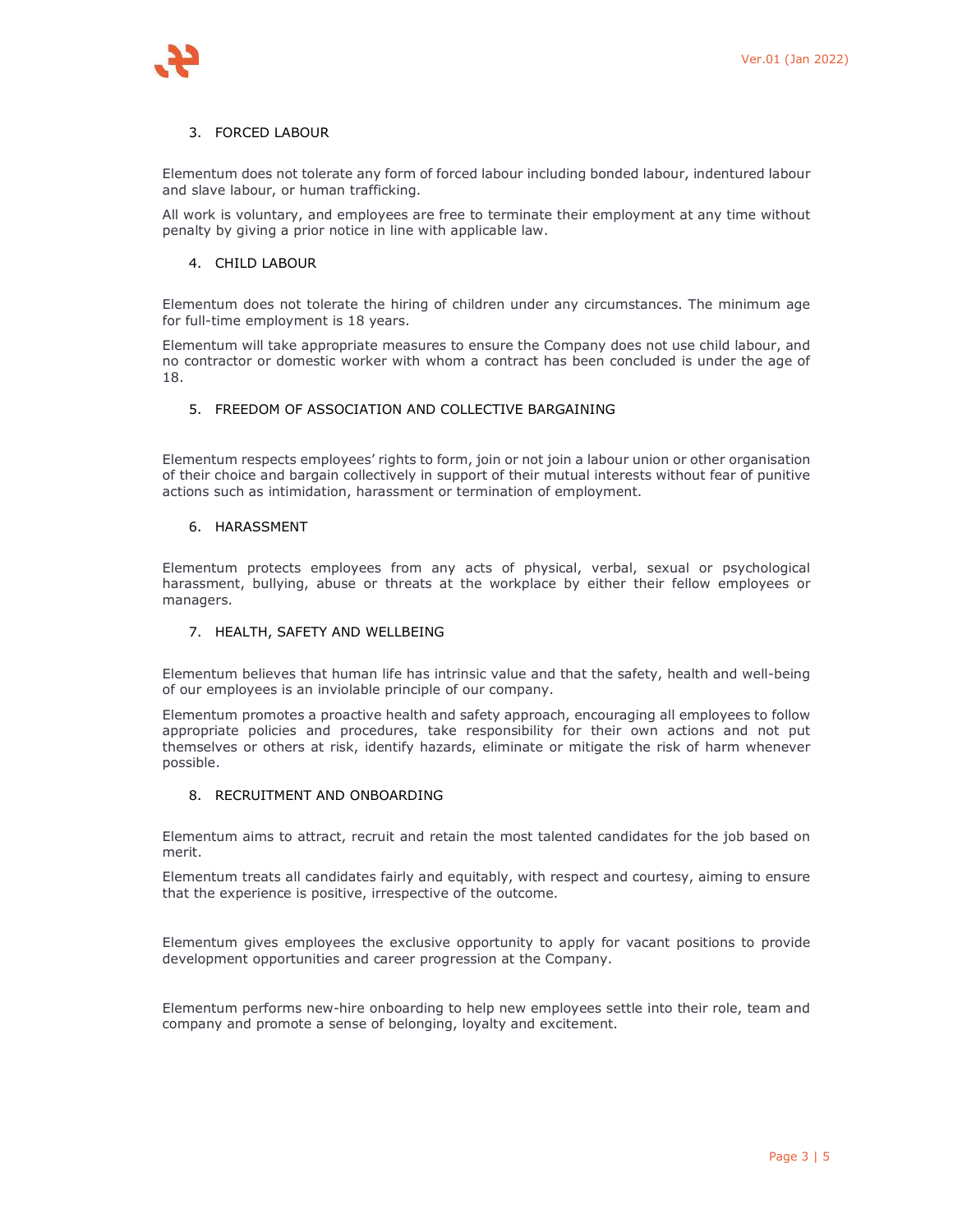# 9. EMPLOYEE RELATIONS

Elementum is committed to creating a healthy climate in which employees are valued stakeholders with the power to affect outcomes.

Elementum encourages mutual responsibility for constructive work relationships and communication, information sharing, transparent communication, problem solving, and a safe, neutral process through which differences can be managed.

## 10. WORKING HOURS, BENEFITS AND LEAVE

Employees must not be required to work more than 40 hours a week, except under the exclusive circumstances and for fulfilling specific role and in any case in accordance with the applicable laws.

Elementum ensures that all employees have the right to annual paid leave of at least the minimum duration or compensation in lieu of annual leave, sick leave, as well as parental leave for employees who have to care for a new-born or newly adopted child as provided by local laws Employees who take such leave will not face dismissal or the threat of dismissal.

# 11. REMUNERATION

Elementum provides a comprehensive remuneration package that includes market-driven pay that matches the employee's role and responsibilities and competitive benefits programs based on personal competence and performance.

# 12. TRAINING AND DEVELOPMENT

Elementum builds and supports a culture where employees can enrol and participate in training and learning opportunities.

Elementum promotes effective career and manpower planning on a medium and long-term basis for the optimum development of both Elementum's business and the employee's growth.

## **This Policy is designed to meet the requirements of**:

- local legislation and International Labour Organisation standards;
- IFC Performance Standards, 2012;
- The International Bill of Human Rights and IFC Sustainability Framework, 2011; and
- EBRD Environmental and Social Policy, 2019.

## **Members of Elementum Energy Group includes:**

Elementum Energy Limited; and

Subsidiaries of Elementum Energy Limited.

## **Body/Function/Individuals Roles and Responsibilities**

Board of Directors **Approves** the policy.

Chief Operating Officer **Policy Owner: owns, endorses and ensures the implementation** of the Policy.